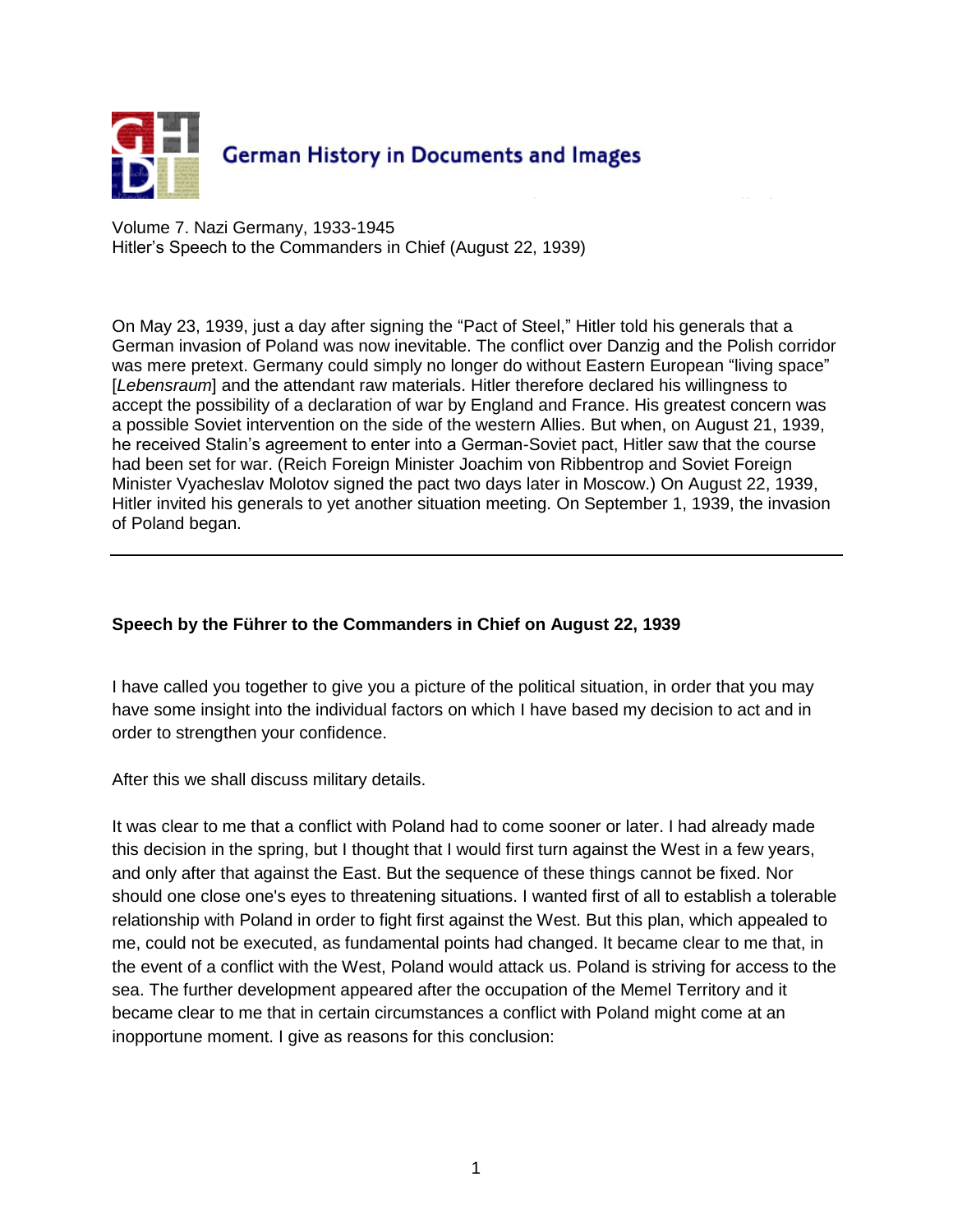## 1. First of all two personal factors:

My own personality and that of Mussolini.

Essentially all depends on me, on my existence, because of my political talents. Furthermore, the fact that probably no one will ever again have the trust of the whole German people as I have. There will probably never again in the future be a man with more authority than I have. My existence is therefore a factor of great value. But I can be eliminated at any time by a criminal or a lunatic.

The second personal factor is the Duce. His existence is also decisive. If anything happens to him, Italy's loyalty to the alliance will no longer be certain. The Italian Court is fundamentally opposed to the Duce. Above all, the Court regards the expansion of the empire as an encumbrance. The Duce is the man with the strongest nerves in Italy.

The third personal factor in our favour is Franco. We can ask only for benevolent neutrality from Spain. But this depends on Franco's personality. He guarantees a certain uniformity and stability in the present system in Spain. We must accept the fact that Spain does not as yet have a Fascist party with our internal unity.

The other side presents a negative picture as far as authoritative persons are concerned. There is no outstanding personality in England and France.

It is easy for us to make decisions. We have nothing to lose; we have everything to gain. Because of our restrictions [*Einschränkungen*] our economic situation is such that we can only hold out for a few more years. Göring can confirm this. We have no other choice, we must act. Our opponents will be risking a great deal and can gain only a little. Britain's stake in a war is inconceivably great. Our enemies have leaders who are below the average. No personalities. No masters, no men of action.

Besides the personal factors, the political situation is favorable for us: In the Mediterranean, rivalry between Italy, France and England; in the Far East, tension between Japan and England; in the Middle East, tension which causes alarm in the Mohammedan world.

The English Empire did not emerge stronger from the last war. Nothing was achieved from the maritime point of view. Strife between England and Ireland. The Union of South Africa has become more independent. Concessions have had to be made to India. England is in the utmost peril. Unhealthy industrialization. A British statesman can only view the future with concern.

France's position has also deteriorated, above all in the Mediterranean.

Further factors in our favor are these: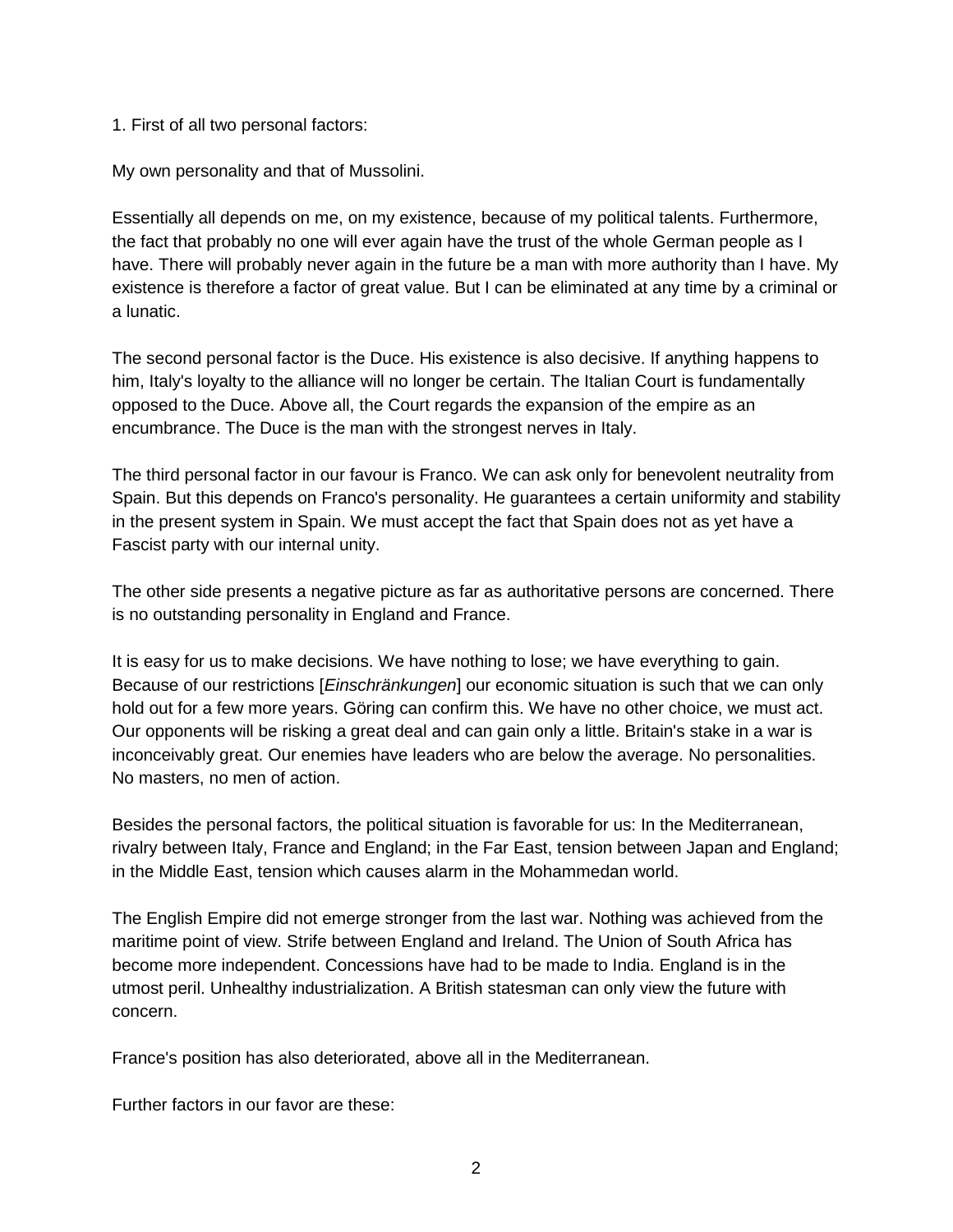Since Albania, there has been a balance of power in the Balkans. Yugoslavia is infected with the fatal germ of decay because of her internal situation.

Romania has not grown stronger. She is open to attack and vulnerable. She is threatened by Hungary and Bulgaria. Since Kemal's death, Turkey has been ruled by petty minds, unsteady, weak men.

All these favorable circumstances will no longer prevail in two or three year's time. No one knows how much longer I shall live. Therefore, better a conflict now.

The creation of Greater Germany was a great achievement politically, but militarily it was doubtful, since it was achieved by bluff on the part of the political leaders. It is necessary to test the military [machine]. If at all possible, not in a general reckoning, but by the accomplishment of individual tasks.

The relationship with Poland has become unbearable. My Polish policy hitherto was contrary to the views of the people. My proposals to Poland (Danzig and the Corridor) were frustrated by England's intervention. Poland changed her tone towards us. A permanent state of tension is intolerable. The power of initiative cannot be allowed to pass to others. The present moment is more favorable than in two or three years' time. An attempt on my life or Mussolini's could change the situation to our disadvantage. One cannot for ever face one another with rifles cocked. One compromise solution suggested to us was that we should change our convictions and make gestures. They talked to us again in the language of Versailles. There was a danger of losing prestige. Now there still is a great probability that the West will not intervene. We must take the risk with ruthless determination. The politician must take a risk just as much as the general. We are faced with the harsh alternatives of striking or of certain annihilation sooner or later.

Reference to previous hazardous undertakings.

I should have been stoned if I had not been proved right. The most dangerous step was the entry into the neutral zone. Only a week before, I got a warning through France. I have always taken a great risk in the conviction that it would succeed.

Now it is also a great risk. Iron nerves, iron resolution.

The following special reasons confirm my view. England and France have undertaken obligations which neither is in a position to fulfill. There is no real rearmament in England, but only propaganda. A great deal of harm was done by many Germans, who were not in agreement with me, saying and writing to English people after the solution of the Czech question: The Führer succeeded because you lost your nerve, because you capitulated too soon. This explains the present propaganda war. The English speak of a war of nerves. One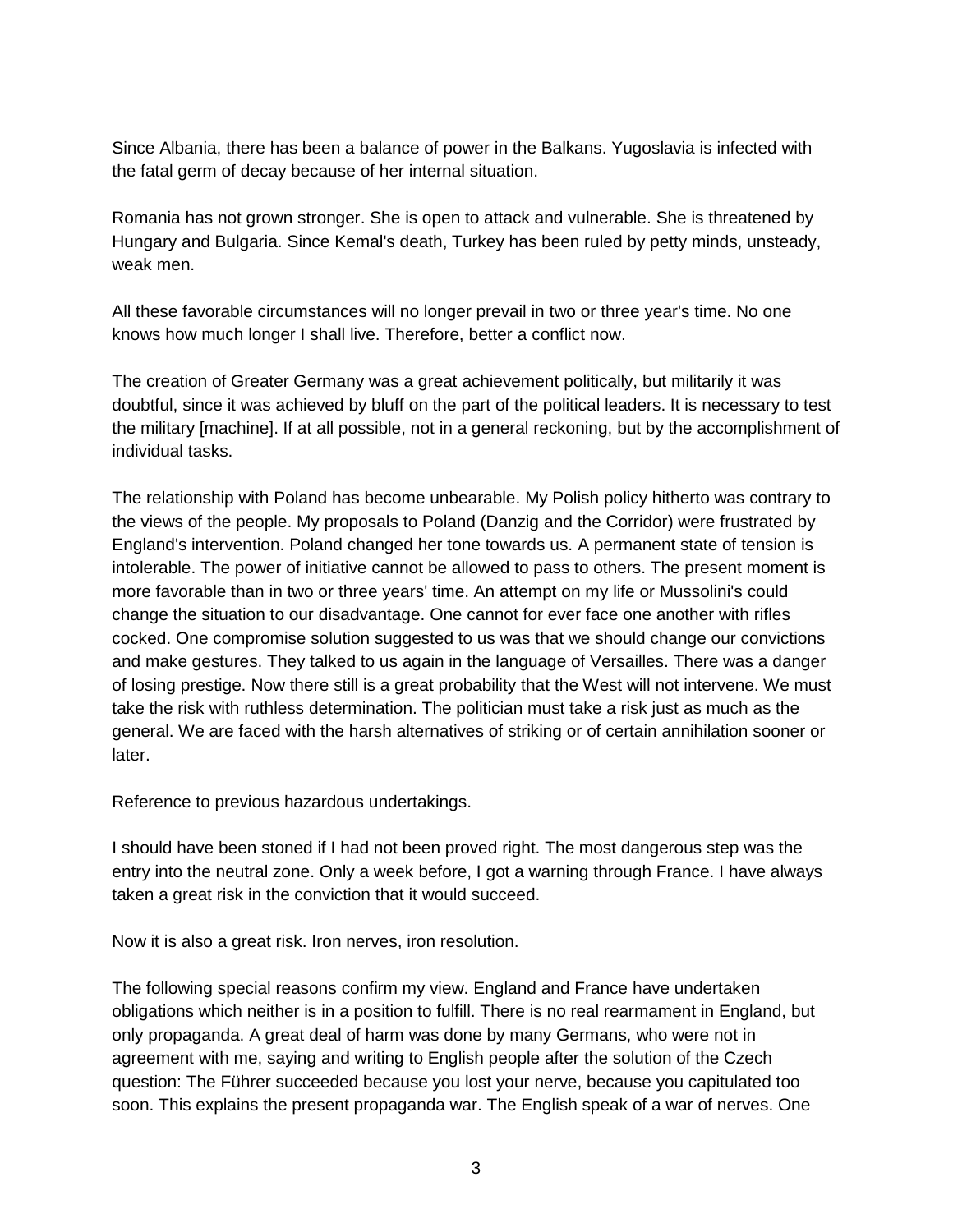factor in this war of nerves is to boost the increase of armaments. But what are the real facts about British rearmament? The naval construction program for 1938 has not yet been completed. Only the reserve fleet has been mobilized. Purchase of trawlers. No substantial strengthening of the Navy before 1941 or 1942.

Little has been done on land. England will be able to send at most three divisions to the Continent. A little has been done for the Air Force, but it is only a beginning. Anti-aircraft defense is in its initial stages. At the moment England has only 150 anti-aircraft guns. The new anti-aircraft gun has been produced. There is a shortage of predictors. England is still vulnerable from the air. This can change in two or three years. At the moment the English Air Force has only 130,000 men, France 72,000, Poland 15,000. England does not want the conflict to break out for two or three years.

The following is typical of England. Poland wanted a loan from England for her rearmament. England, however, only granted credits in order to make sure that Poland buys in England, although England cannot make deliveries. This suggests that England does not really want to support Poland. She is not risking eight million pounds in Poland, although she poured five hundred million into China. England's position in the world is very precarious. She will not take any risks.

France is short of men (decline in the birth rate). Little has been done for rearmament. The artillery is obsolete. France did not want to embark on this adventure. The West has only two possibilities for fighting against us:

1. Blockade: It will not be effective because of our autarky and because we have sources of supply in Eastern Europe.

2. Attack in the West from the Maginot line: I consider this impossible.

Another possibility would be the violation of Dutch, Belgian and Swiss neutrality. I have no doubt that all these States, as well as Scandinavia, will defend their neutrality with all available means. England and France will not violate the neutrality of these countries. Thus in actual fact England cannot help Poland. There still remains an attack on Italy. Military intervention is out of the question. No one is counting on a long war. If Herr von Brauchitsch had told me that I would have replied: 'Then it cannot be done.' It is nonsense to say that England wants to wage a long war.

We will hold our position in the West until we have conquered Poland. We must bear in mind our great production capacity. It is much greater than in 1914–1918.

The enemy had another hope, that Russia would become our enemy after the conquest of Poland. The enemy did not reckon with my great strength of purpose. Our enemies are small fry. I saw them in Munich.